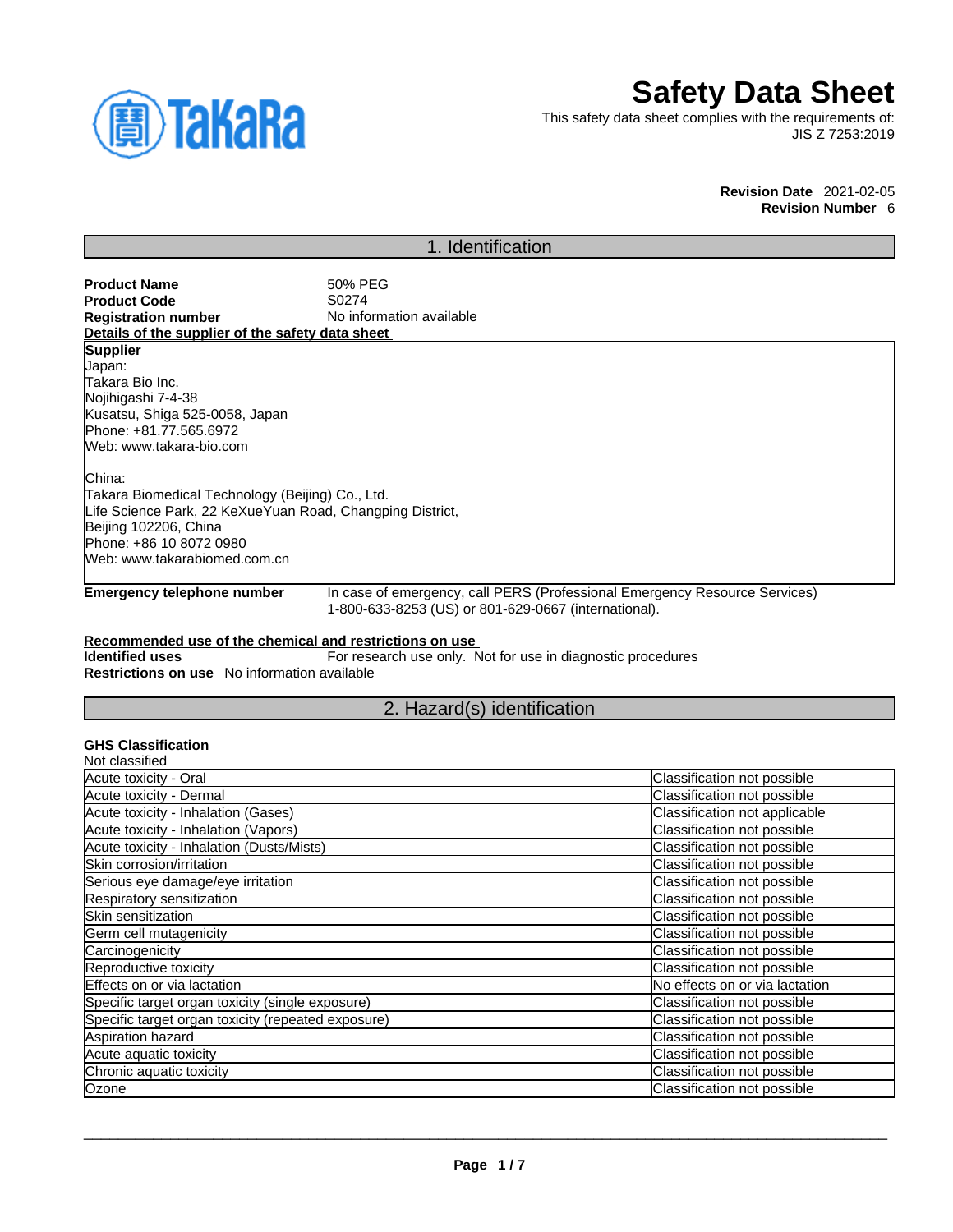#### **GHS label elements**

**Hazard Statements**  Not classified

**Prevention** • Not applicable

**Response** • Not applicable **Storage** • Not applicable **Disposal**

• Not applicable

**Other hazards**  No information available.

3. Composition/information on ingredients

## **Pure substance/mixture** Mixture

**Pollutant Release and Transfer Registry (PRTR)** Not applicable

#### **Industrial Safety and Health Law**  ISHL Notifiable Substances

Not applicable

Harmful Substances Whose Names Are to be Indicated on the Label Not applicable

## **Poisonous and Deleterious Substances Control Law**

Not applicable

## 4. First-aid measures

| In case of inhalation                                 | Remove to fresh air.                                                                                                    |
|-------------------------------------------------------|-------------------------------------------------------------------------------------------------------------------------|
| In case of skin contact                               | Wash skin with soap and water.                                                                                          |
| In case of eye contact                                | Rinse thoroughly with plenty of water for at least 15 minutes, lifting lower and upper eyelids.<br>Consult a physician. |
| In case of ingestion                                  | Clean mouth with water and drink afterwards plenty of water.                                                            |
| Most important symptoms/effects,<br>acute and delayed | No information available.                                                                                               |
| Note to physicians                                    | Treat symptomatically.                                                                                                  |

## 5. Fire-fighting measures

**Suitable Extinguishing Media** Use extinguishing measures that are appropriate to local circumstances and the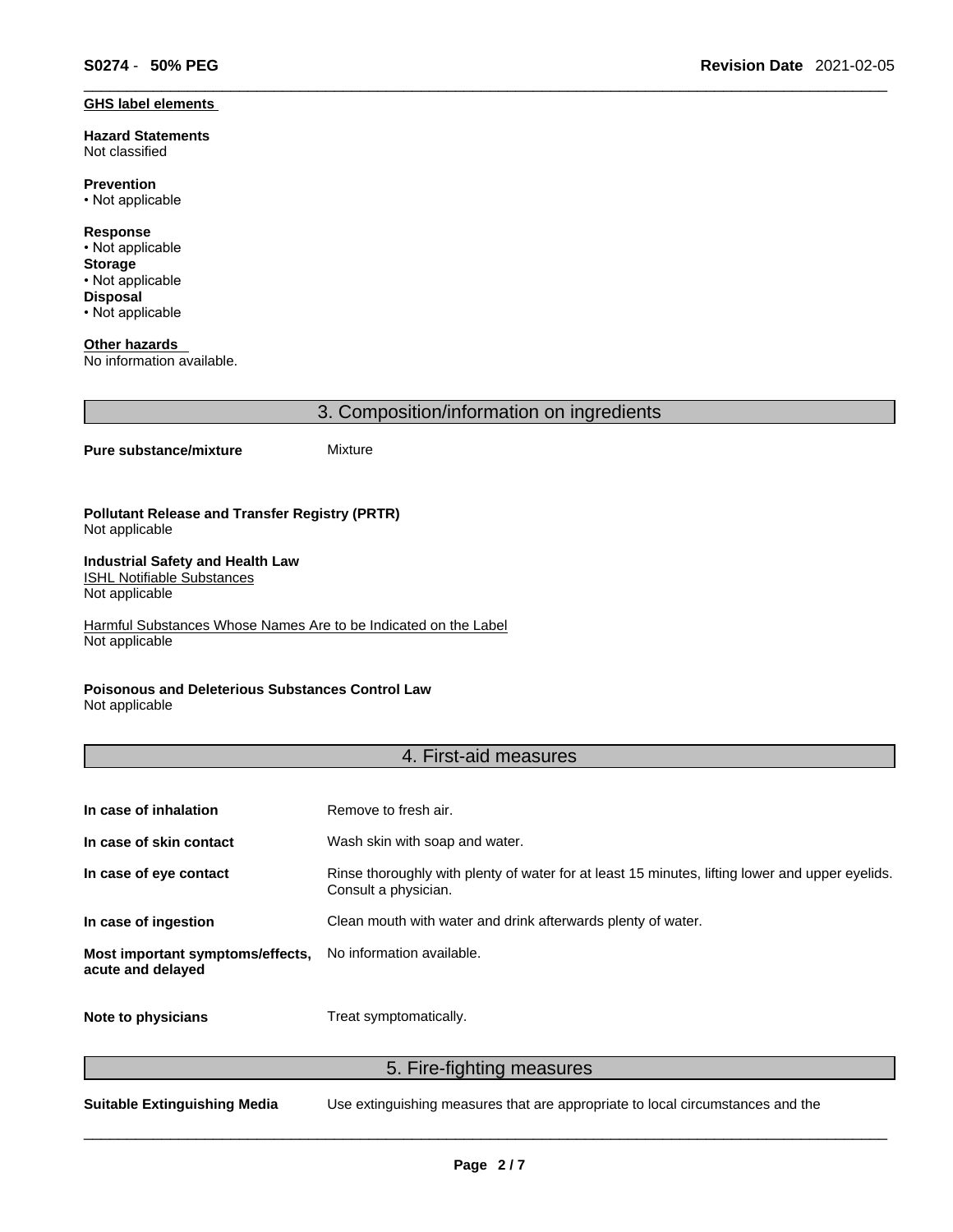|                                                                   | surrounding environment.                                                                                                              |
|-------------------------------------------------------------------|---------------------------------------------------------------------------------------------------------------------------------------|
| Unsuitable extinguishing media                                    | Do not scatter spilled material with high pressure water streams.                                                                     |
| Specific hazards arising from the<br>chemical                     | No information available.                                                                                                             |
| <b>Special Extinguishing Media</b><br>Large Fire                  | Cool drums with water spray.<br>CAUTION: Use of water spray when fighting fire may be inefficient.                                    |
| Special protective equipment and<br>precautions for fire-fighters | Firefighters should wear self-contained breathing apparatus and full firefighting turnout<br>gear. Use personal protection equipment. |

# 6. Accidental release measures

| Personal precautions, protective<br>equipment and emergency<br>procedures | Ensure adequate ventilation.                                                         |
|---------------------------------------------------------------------------|--------------------------------------------------------------------------------------|
| For emergency responders                                                  | Use personal protection recommended in Section 8.                                    |
| <b>Environmental precautions</b>                                          | See Section 12 for additional Ecological Information.                                |
| <b>Methods for containment</b>                                            | Prevent further leakage or spillage if safe to do so.                                |
| Methods for cleaning up                                                   | Pick up and transfer to properly labeled containers.                                 |
| <b>Prevention of secondary hazards</b>                                    | Clean contaminated objects and areas thoroughly observing environmental regulations. |

# 7. Handling and storage

| <b>Handling</b>           |                                                                          |
|---------------------------|--------------------------------------------------------------------------|
| Advice on safe handling   | Handle in accordance with good industrial hygiene and safety practice.   |
| <b>Storage</b>            |                                                                          |
| <b>Storage Conditions</b> | Keep containers tightly closed in a dry, cool and well-ventilated place. |

# 8. Exposure controls/personal protection

| <b>Engineering controls</b>                                                    | <b>Showers</b><br>Eyewash stations<br>Ventilation systems.                                                                                                                  |
|--------------------------------------------------------------------------------|-----------------------------------------------------------------------------------------------------------------------------------------------------------------------------|
| <b>Exposure guidelines</b>                                                     | This product, as supplied, does not contain any hazardous materials with occupational<br>exposure limits established by the region specific regulatory bodies.              |
| <b>Biological occupational exposure</b><br><b>limits</b>                       | This product, as supplied, does not contain any hazardous materials with biological limits<br>established by the region specific regulatory bodies                          |
| <b>Environmental exposure controls</b><br><b>Personal Protective Equipment</b> | No information available.                                                                                                                                                   |
| <b>Respiratory protection</b>                                                  | No protective equipment is needed under normal use conditions. If exposure limits are<br>exceeded or irritation is experienced, ventilation and evacuation may be required. |
| <b>Eye/face protection</b>                                                     | No special protective equipment required.                                                                                                                                   |
| Skin and body protection                                                       | No special protective equipment required.                                                                                                                                   |
|                                                                                |                                                                                                                                                                             |

# 9. Physical and chemical properties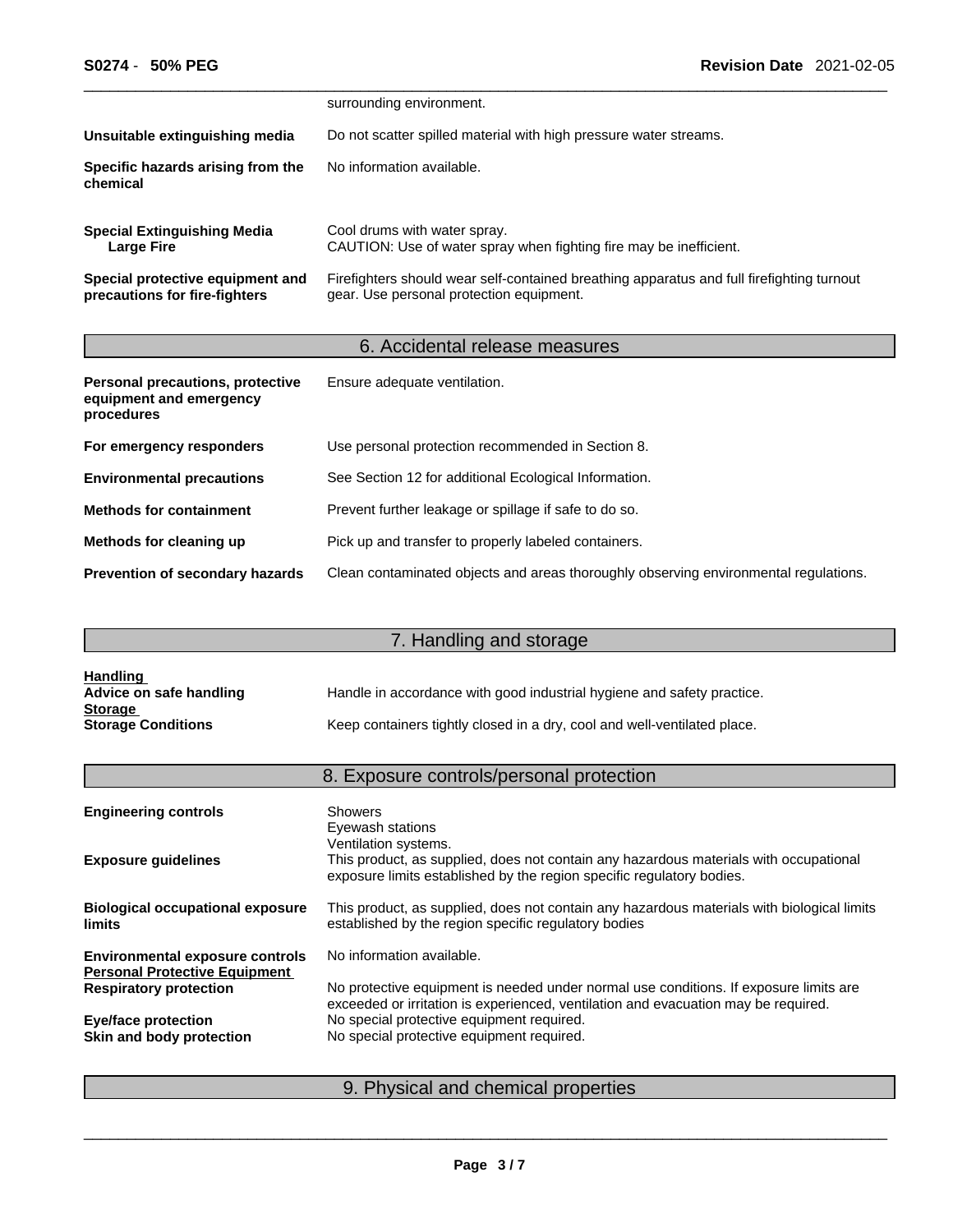## **Information on basic physical and chemical properties**

| Appearance                                   | Viscous                  |
|----------------------------------------------|--------------------------|
| <b>Physical state</b>                        | Liauid                   |
| Color                                        | No information available |
| Odor                                         | Slight                   |
| <b>Odor Threshold</b>                        | No information available |
| <b>Property</b>                              | <b>Values</b>            |
| Melting point / freezing point               |                          |
| Boiling point/boiling range (°C)             |                          |
| Flammability (solid, gas)                    |                          |
| Upper/lower flammability or explosive limits |                          |
| <b>Upper flammability limit:</b>             |                          |
| Lower flammability limit:                    |                          |
| <b>Flash point</b>                           |                          |
| <b>Evaporation Rate</b>                      |                          |
| <b>Autoignition temperature</b>              |                          |
| <b>Decomposition temperature</b>             |                          |
| рH                                           |                          |
| <b>Viscosity</b>                             |                          |
| <b>Kinematic viscosity</b>                   |                          |
| <b>Dynamic Viscosity</b>                     |                          |
| <b>Water solubility</b>                      |                          |
| Solubility in other solvents                 |                          |
| <b>Partition Coefficient</b>                 |                          |
| (n-octanol/water)                            |                          |
| Vapor pressure                               |                          |
| <b>Vapor density</b>                         |                          |
| <b>Relative density</b>                      |                          |
| <b>Particle characteristics</b>              |                          |
| <b>Particle Size</b>                         |                          |
| <b>Particle Size Distribution</b>            |                          |
| <b>Other information</b>                     |                          |

**Explosive properties** No information available

**Oxidizing properties** No information available

**Remarks • Method**  $\overline{\text{No}$  information available **Boiling point/boiling range (°C)** No information available **Flammability (solid, gas)** No information available

**Flash point** ASTM D 56 **Evaporation Rate** No information available **No information available No information available No information available** 

**Kinematic viscosity** No information available **Dynamic Viscosity** No information available **No information available No information available** No information available

**No information available No information available Relative density** No information available

**Not applicable Not applicable** 

## 10. Stability and reactivity

**Reactivity Reactivity Reactivity Chemical stability No information available.**<br> **Chemical stability Reaction** Stable under normal cond Stable under normal conditions.<br>None under normal processing. **Possibility of hazardous reactions Incompatible materials** None known based on information supplied. **Hazardous Decomposition Products** None known based on information supplied. **Explosion Data Sensitivity to static discharge** None. **Sensitivity to mechanical impact** None.

11. Toxicological information

## **Acute toxicity**

## **Numerical measures of toxicity - Product Information**

## **The following values are calculated based on chapter 3.1 of the GHS document ATEmix (oral)** 44,000.00 mg/kg

| <b>ATEmix (dermal)</b> | 40,040.00 mg/kg |  |
|------------------------|-----------------|--|
|                        |                 |  |

0 % of the mixture consists of ingredient(s) of unknown acute oral toxicity 0 % of the mixture consists of ingredient(s) of unknown acute dermal toxicity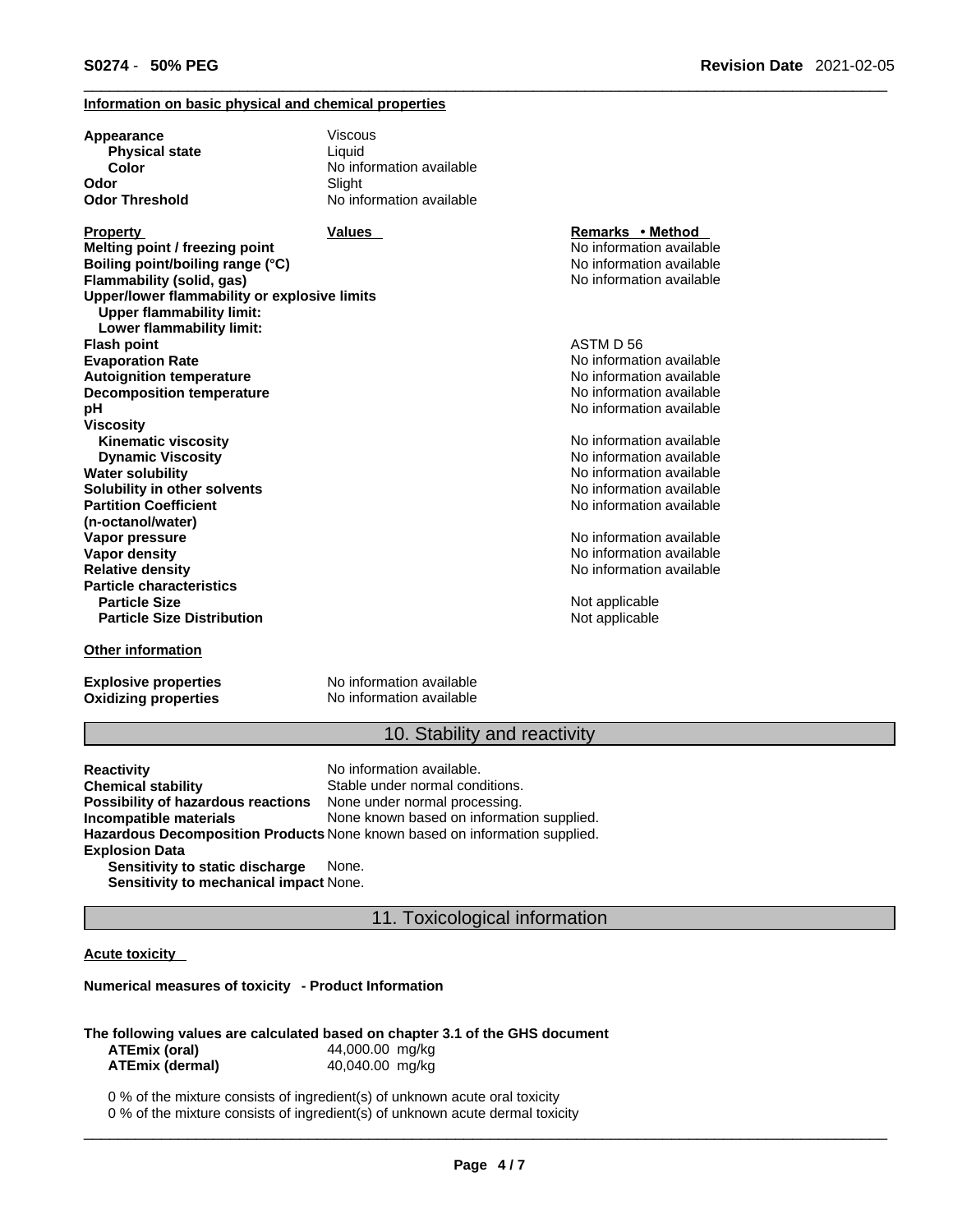50 % of the mixture consists of ingredient(s) of unknown acute inhalation toxicity (gas) 50 % of the mixture consists of ingredient(s) of unknown acute inhalation toxicity (vapor) 50 % of the mixture consists of ingredient(s) of unknown acute inhalation toxicity (dust/mist)

| <b>Symptoms</b>                   | No information available.                                                                      |
|-----------------------------------|------------------------------------------------------------------------------------------------|
| <b>Product Information</b>        |                                                                                                |
| Ingestion                         | Specific test data for the substance or mixture is not available.                              |
| Inhalation                        | Specific test data for the substance or mixture is not available.                              |
| <b>Skin contact</b>               | Specific test data for the substance or mixture is not available.                              |
| Eye contact                       | Specific test data for the substance or mixture is not available.                              |
| <b>Skin corrosion/irritation</b>  | Based on available data, the classification criteria are not met. Classification not possible. |
| Serious eye damage/eye irritation | Based on available data, the classification criteria are not met. Classification not possible. |
| Respiratory or skin sensitization | Classification not possible.                                                                   |
| <b>Germ cell mutagenicity</b>     | Based on available data, the classification criteria are not met. Classification not possible. |
| Carcinogenicity                   | Based on available data, the classification criteria are not met. Classification not possible. |
| <b>Reproductive toxicity</b>      | Based on available data, the classification criteria are not met. Classification not possible. |
| <b>STOT - single exposure</b>     | Based on available data, the classification criteria are not met. Classification not possible. |
| <b>STOT - repeated exposure</b>   | Based on available data, the classification criteria are not met. Classification not possible. |
| <b>Aspiration hazard</b>          | Based on available data, the classification criteria are not met. Classification not possible. |

| 12. Ecological information                         |                                                                                               |
|----------------------------------------------------|-----------------------------------------------------------------------------------------------|
| <b>Ecotoxicity</b><br>Classification not possible. |                                                                                               |
| Percentage for unknown<br>hazards                  | 0 % of the mixture consists of component(s) of unknown hazards to the aquatic<br>environment. |
| <b>Persistence and degradability</b>               | No information available.                                                                     |
| <b>Bioaccumulation</b>                             | No information available.                                                                     |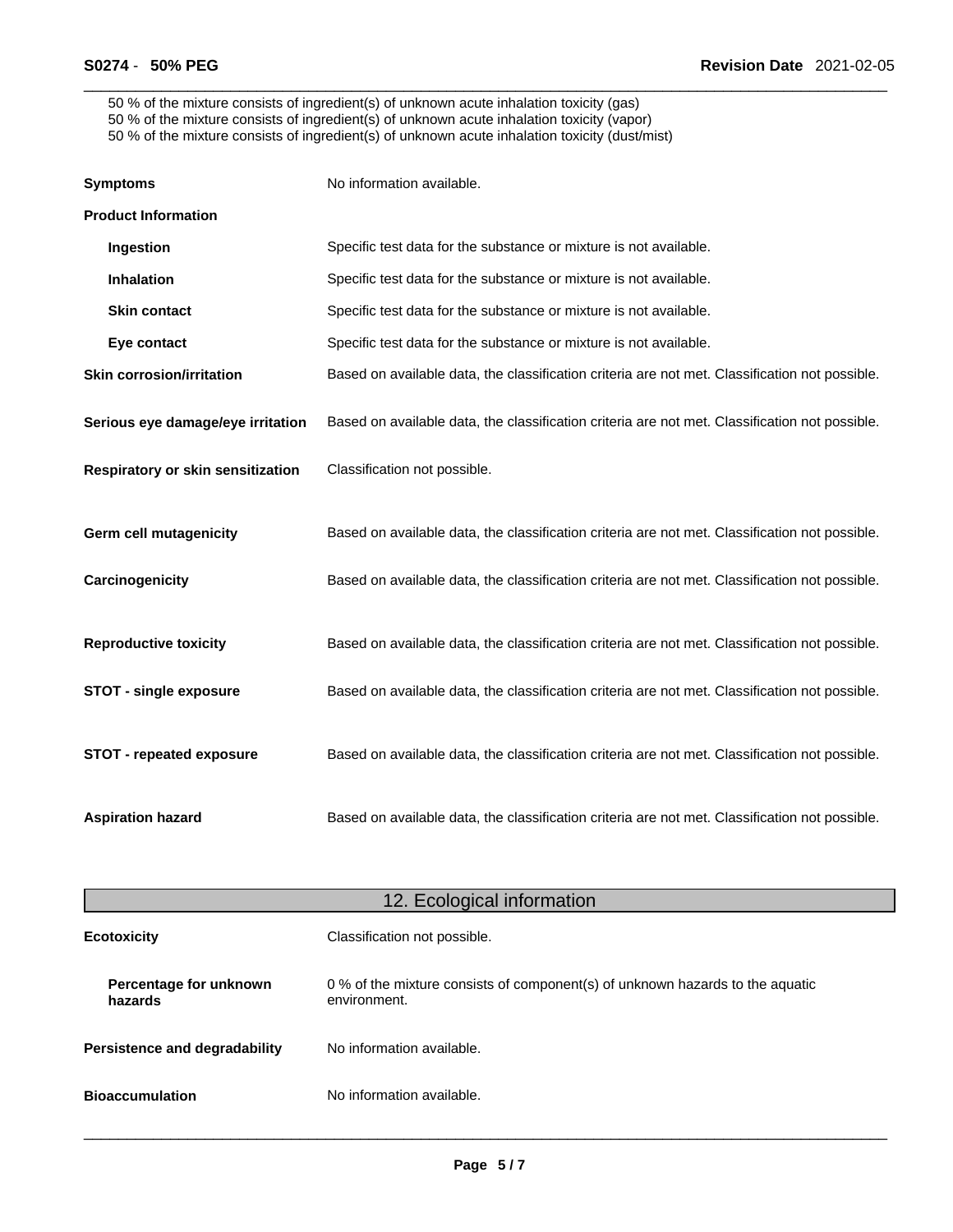| Hazardous to the ozone layer<br>Other adverse effects | Classification not possible. Based on available data, the classification criteria are not met.<br>No information available. |
|-------------------------------------------------------|-----------------------------------------------------------------------------------------------------------------------------|
| 13. Disposal considerations                           |                                                                                                                             |
| Waste from residues/unused<br>products                | Dispose of in accordance with local regulations. Dispose of waste in accordance with<br>environmental legislation.          |
| <b>Contaminated packaging</b>                         | Do not reuse empty containers.                                                                                              |
|                                                       |                                                                                                                             |
|                                                       | 14. Transport information                                                                                                   |
| <b>IMDG</b>                                           | Not regulated                                                                                                               |
| <b>ADR</b>                                            | Not regulated                                                                                                               |
| <b>IATA</b>                                           | Not regulated                                                                                                               |
| Japan                                                 | Not regulated                                                                                                               |
|                                                       | 15. Regulatory information                                                                                                  |

## **National regulations**

#### **Pollutant Release and Transfer Registry (PRTR)** Not applicable

#### **Industrial Safety and Health Law** Not applicable **ISHL Notifiable Substances**

Not applicable

**Poisonous and Deleterious Substances Control Law** Not applicable

**Fire Service Law:** Not applicable

## **Act on the Evaluation of Chemical Substances and Regulation of Their Manufacture, etc. (CSCL)** Not applicable

## **Act on Prevention of Marine Pollution and Maritime Disaster**

#### Not applicable **Air Pollution Control Law**

Air pollutants with regulated emissions standards, Air Pollution Control Act article 3 Volatile organic compound per Air Pollution Control Law article 2, paragraph 4

## **International Regulations**

**The Stockholm Convention on Persistent Organic Pollutants** Not applicable

**The Rotterdam Convention** Not applicable

## **International Inventories IECSC** .

## **Legend:**

**TSCA** - United States Toxic Substances Control Act Section 8(b) Inventory **DSL/NDSL** - Canadian Domestic Substances List/Non-Domestic Substances List  **EINECS/ELINCS** - European Inventory of Existing Chemical Substances/European List of Notified Chemical Substances **ENCS** - Japan Existing and New Chemical Substances